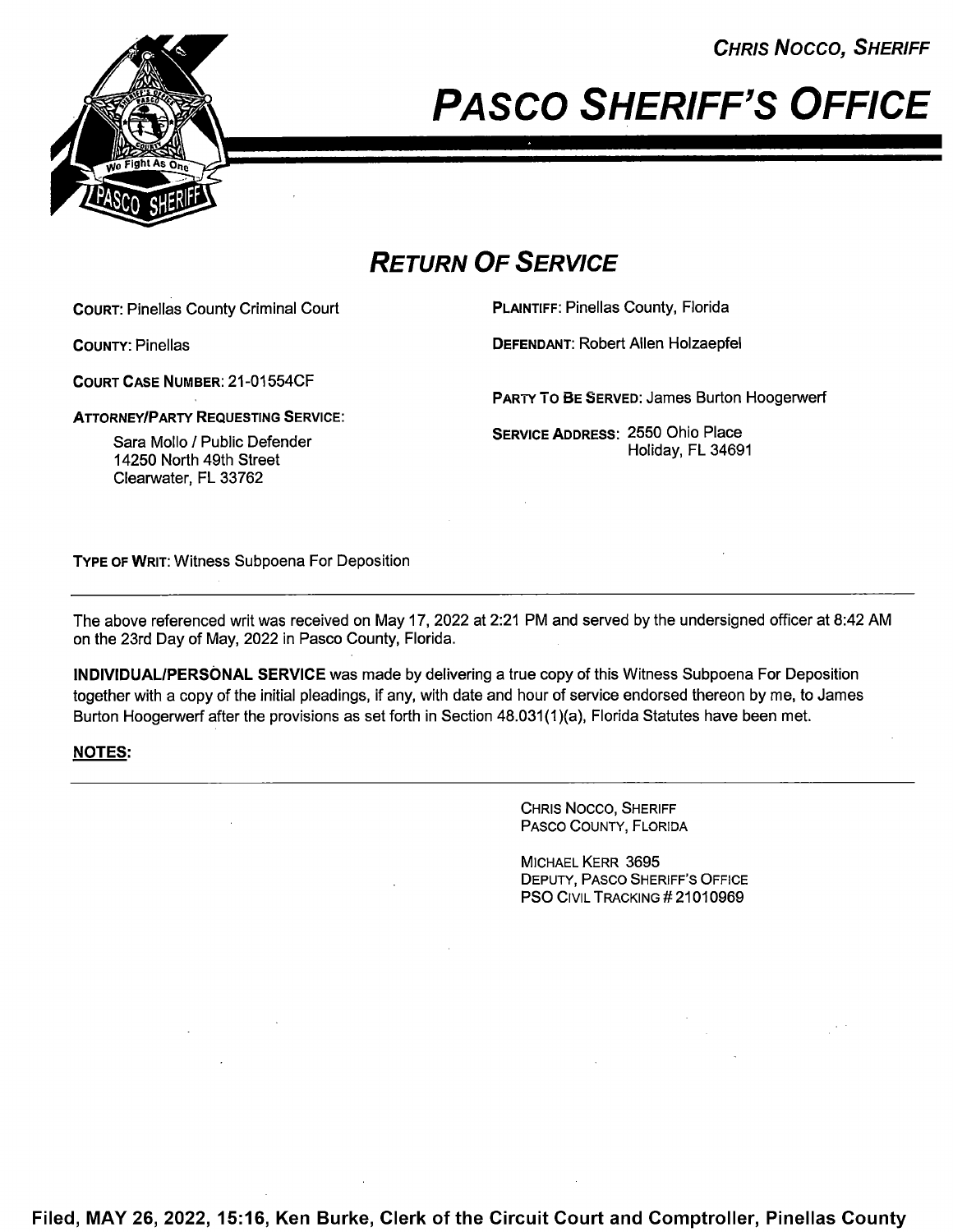

PD/A/OG IN THE CIRCUIT COURT FOR PINELLAS COUNTY, FLORIDA 22020760 CRIMINAL DIVISION

#### HAND SERVE

CRIMINAL DIVISION: SECTION

| <b>STATE OF FLORIDA</b><br>- VS   |         | PERSON ID: CASE NUMBER | LAB NO <sup>.</sup>         | OFFENSE NO |
|-----------------------------------|---------|------------------------|-----------------------------|------------|
| <b>ROBERT ALLEN</b><br>HOLZAEPFEL | 2811250 | 21-01554-CF            | $21-001302$ , M21-<br>00497 | 21044868   |

CITATION: AE3BVVE PINELLAS COUNTY SHERIFF

#### WITNESS SUBPOENA FOR DEPOSITION \*\*\*PLEASE BRING THIS SUBPOENA WITH YOU\*\*\*

TO ALL AND SINGULAR SHERIFFS OF THE STATE OF FLORIDA, YOU ARE HEREBY COMMANDED TO SUBPOENA:

JAMES BURTON HOOGERWERF <sup>2550</sup> OHIO PLACE

HOLIDAY, FL 34691

PERSONALLY TO BE AND APPEAR AT A DEPOSITION IN THE ABOVE-STYLED CAUSE AT VICTIM WITNESS, ROOM #1100, COUNTY JUSTICE CENTER, 14250 49TH STREET NORTH, CLEARWATER FLORIDA ON MONDAY, 6/20/2022 AT 0150 PM TO GIVE SWORN TESTIMONY IN THE ABOVE CAUSE. YOU HAVE BEEN SUBPOENAED BY THE ATTORNEY FOR THE ~ DEFENDANT AND IF YOU FAIL TO APPEAR, YOU MAY BE IN CONTEMPT OF COURT.

DATED ON MAY 11, 2022 SERVED

 $\text{PUBLIC DEFENDER, SIXTH JUDICIAL CIR  $\text{CIR} \rightarrow \text{CIR} \rightarrow \text{CMR} \rightarrow \text{CMR} \rightarrow \text{CMR} \rightarrow \text{CMR} \rightarrow \text{CMR} \rightarrow \text{CMR} \rightarrow \text{CMR} \rightarrow \text{CMR} \rightarrow \text{CMR} \rightarrow \text{CMR} \rightarrow \text{CMR} \rightarrow \text{CMR} \rightarrow \text{CMR} \rightarrow \text{CMR} \rightarrow \text{CMR} \rightarrow \text{CMR} \rightarrow \text{CMR} \rightarrow \text{CMR} \rightarrow \text{CMR} \rightarrow \text{CMR} \rightarrow \text{CMR} \rightarrow \text{CMR} \rightarrow \text{CMR}$$ Florida Bar No. 81159 PASCO COUNTY, FLORIDA County Justice Center 14250 49th St. North  $\frac{BY}{C}$  gives  $\frac{SVI}{S}$  sign/SJIS Clearwater, FL 33762 (727) 464-6516



## See reverse for disability accommodation information.

MARGARET RUSSELL (727) 464—6516 ASSISTANT PUBLIC DEFENDER CTPD33/V02 072010